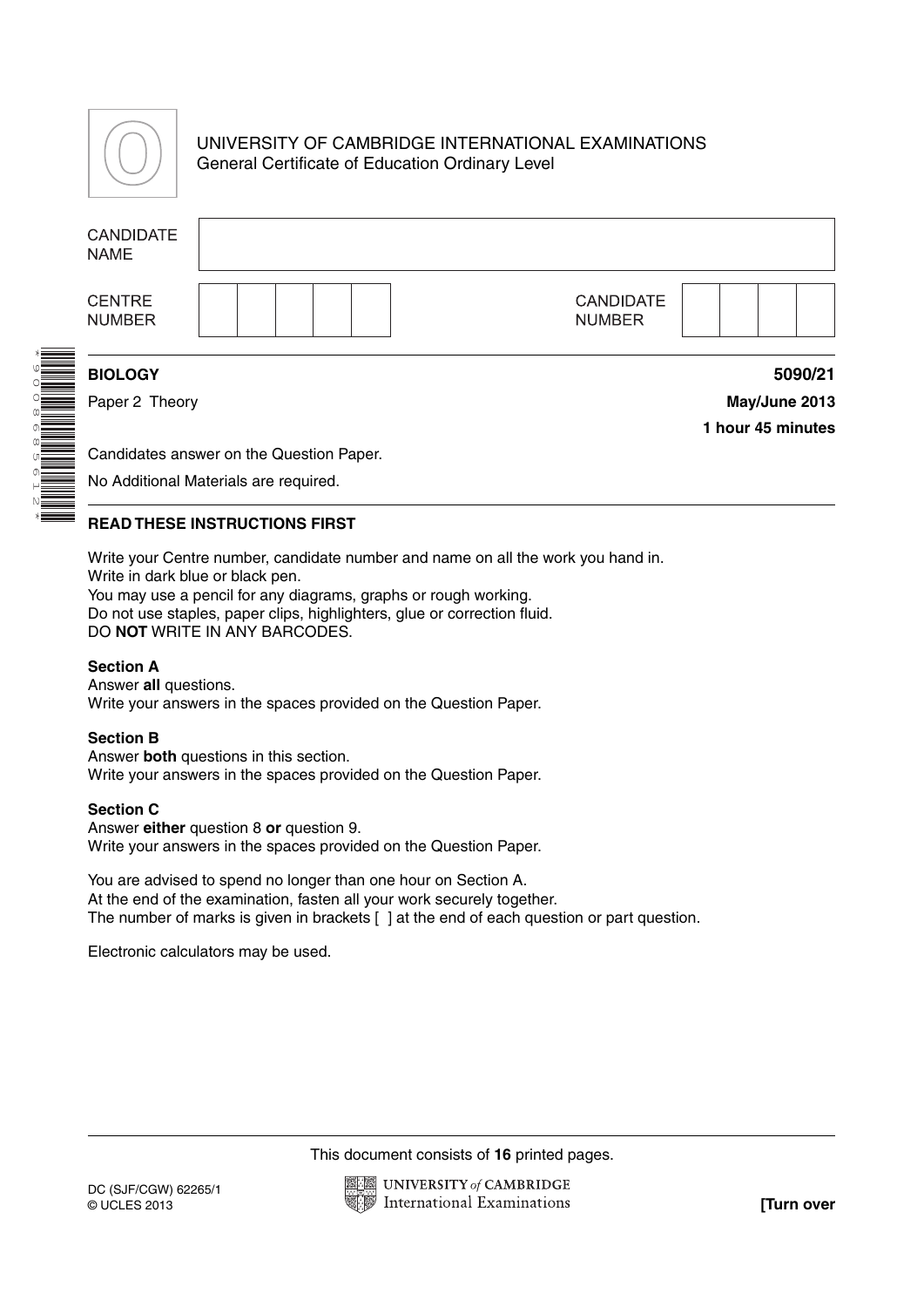## **Section A**

Answer **all** the questions in this section.

Write your answers in the spaces provided.

**1 (a)** Table 1.1 lists the daily requirements for some of the components in the diet of a young child.

| diet component | daily requirement |
|----------------|-------------------|
| energy         | 8 MJ              |
| fat            | 50g               |
| protein        | 19g               |
| vitamin C      | 25 <sub>mg</sub>  |
| vitamin D      | $0.005$ mg        |
| calcium        | 800 mg            |
| iron           | 10 <sub>mg</sub>  |

State **two** components, other than those in Table 1.1, that are required in a balanced diet.

1. ...................................................................................................................................... 2. ......................................................................................................................................

[2]

 **(b)** Malnutrition is common in countries where there is famine.

List **two** problems that may contribute to famine.

1. ...................................................................................................................................... 2. ......................................................................................................................................

[2]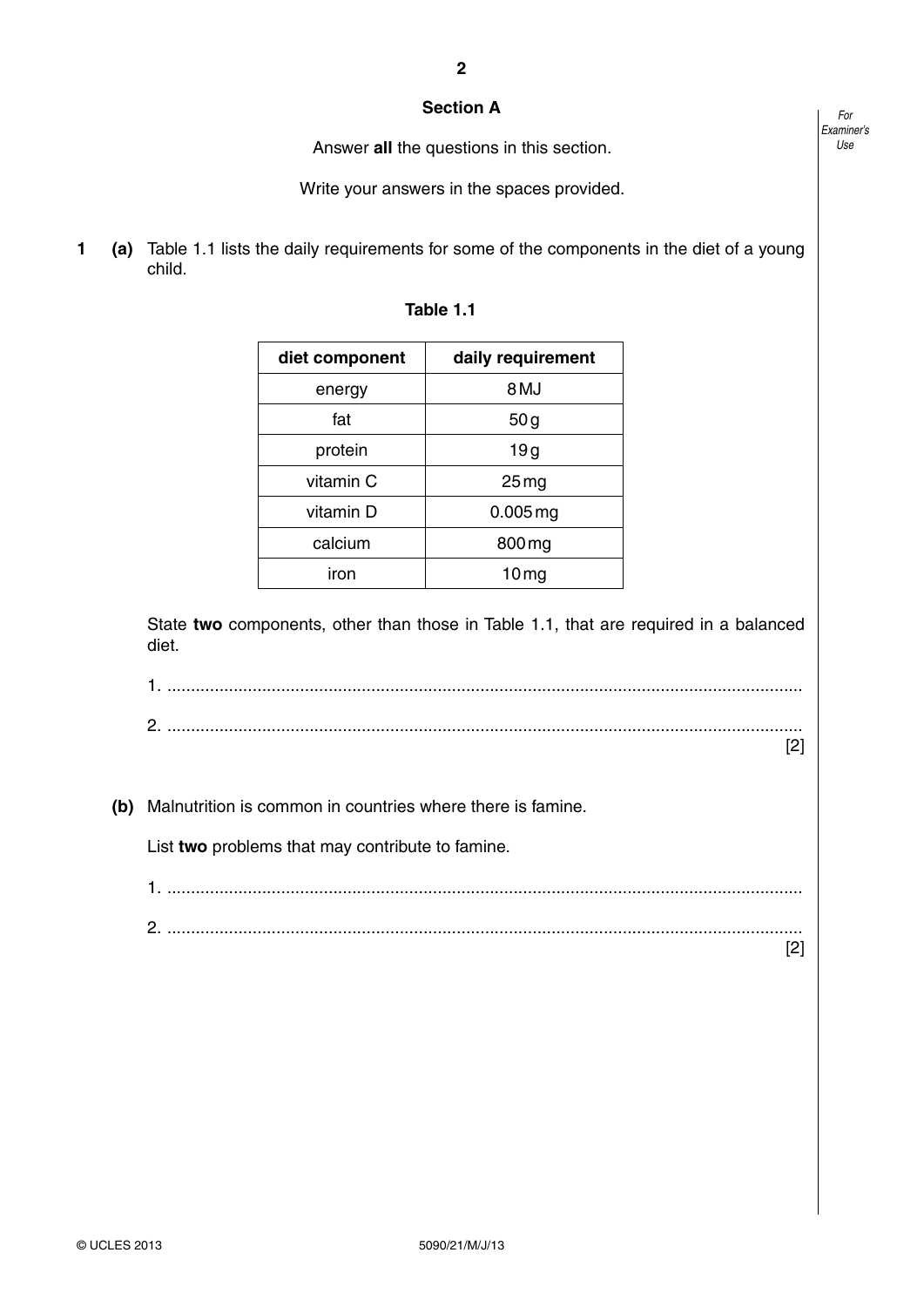(c) Fig. 1.1 shows the label from the packet of a type of food sometimes fed to young children suffering from severe malnutrition.

|      | <b>Emergency Famine Food</b>                                                                                                                    |                |
|------|-------------------------------------------------------------------------------------------------------------------------------------------------|----------------|
|      |                                                                                                                                                 |                |
|      | 92g pack (provides 2.0 MJ)                                                                                                                      |                |
|      | Ready to use - does not require water or refrigeration                                                                                          |                |
|      | Contains: peanut paste, vegetable oil, powdered milk,<br>powdered sugar, vitamins (including C and D),<br>minerals (including iron and calcium) |                |
|      | Date of manufacture: June 2012<br>Use within 2 years                                                                                            |                |
|      | Fig. 1.1                                                                                                                                        |                |
| (i)  | State three effects of malnutrition which may occur in young children.                                                                          |                |
|      |                                                                                                                                                 |                |
|      |                                                                                                                                                 |                |
|      |                                                                                                                                                 |                |
|      |                                                                                                                                                 | $[3]$          |
| (ii) | Explain how this emergency famine food helps to overcome the effects of<br>malnutrition.                                                        |                |
|      |                                                                                                                                                 |                |
|      |                                                                                                                                                 |                |
|      |                                                                                                                                                 |                |
|      |                                                                                                                                                 |                |
|      |                                                                                                                                                 |                |
|      |                                                                                                                                                 |                |
|      |                                                                                                                                                 |                |
|      |                                                                                                                                                 |                |
|      |                                                                                                                                                 | . [4]          |
|      |                                                                                                                                                 | [Total: $11$ ] |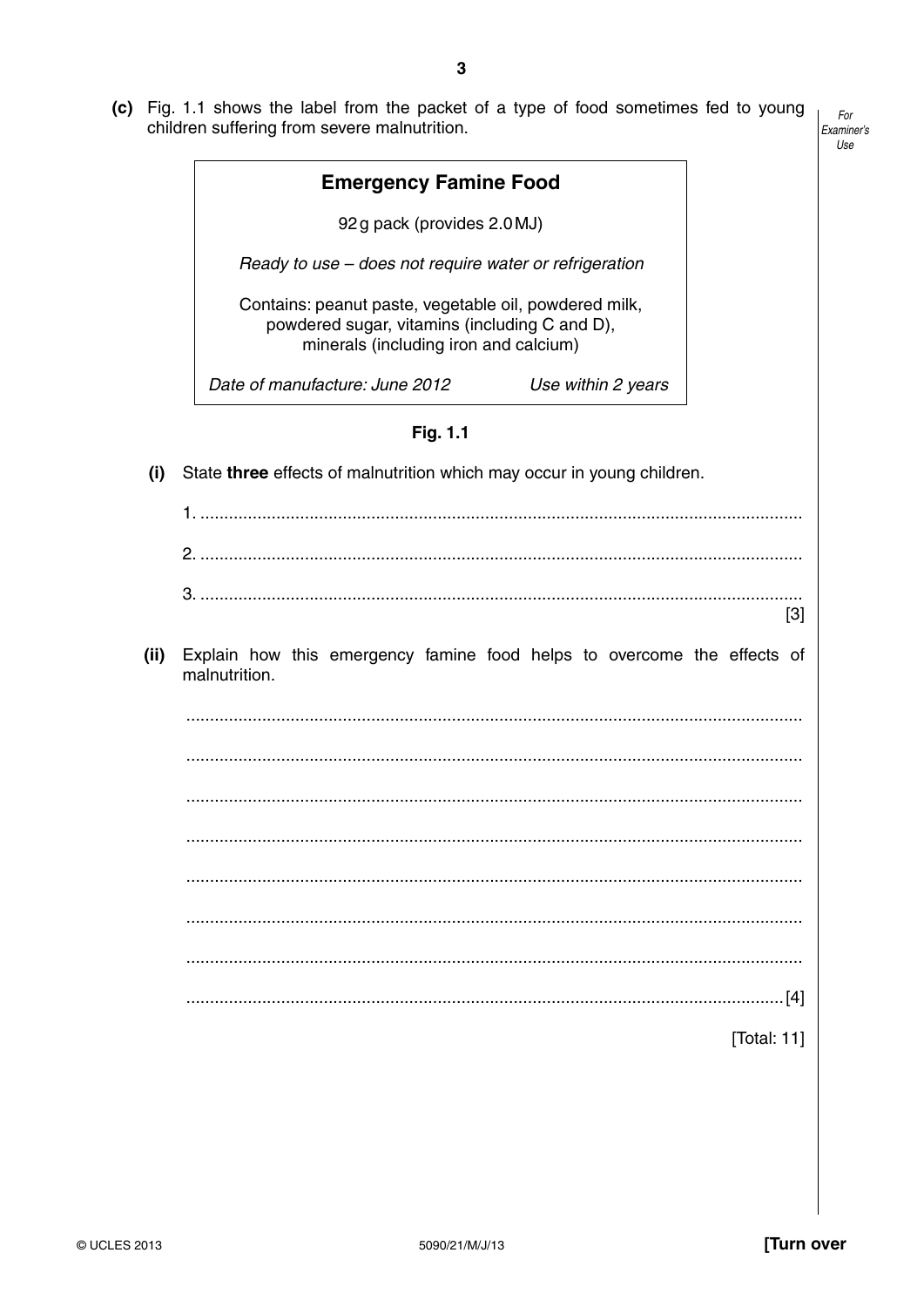**2 (a)** Receptors receive stimuli and convert them into electrical impulses.

Fig. 2.1 shows the pathway taken by electrical impulses in a reflex action. Complete Fig. 2.1 by writing the name of the appropriate component on the dotted lines.

*For Examiner's Use*



**Fig. 2.1** [2]

 **(b)** The brain is one part of the central nervous system. Fig. 2.2 is a diagram of the human brain.



**Fig. 2.2**

Damage to the brain can sometimes occur as the result of an accident.

Name the parts of the brain labelled **A** and **B** in Fig. 2.2 and suggest a problem that may be experienced by a person who has damage to that part of the brain.

part **A** ......................................................... problem caused by damage .......................................................................................................................................... .......................................................................................................................................... part **B** ......................................................... problem caused by damage .......................................................................................................................................... .......................................................................................................................................... [4]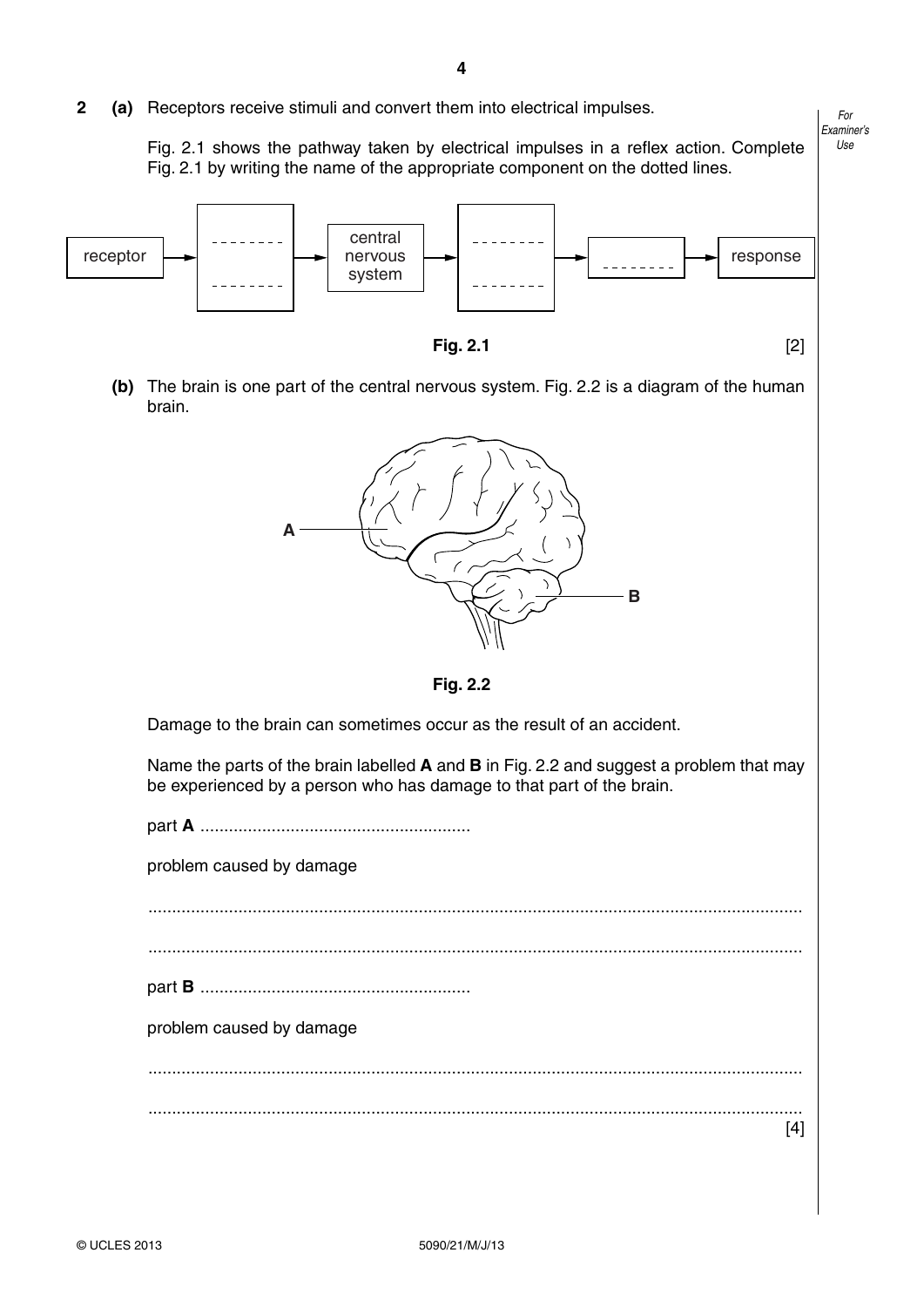*Examiner's Use*

*For*

- **(c)** Scientists are able to treat people with some types of brain damage. They may do this by injecting the patient with cells taken from another person (donor). These cells then travel to the brain where they divide and specialise to become groups of fully functioning brain cells.
	- **(i)** State the type of cell division that takes place when the cells that have been injected reach the patient's brain.

..............................................................................................................................[1]

 **(ii)** State the term used to describe a group of cells that are specialised to perform a specific function.

..............................................................................................................................[1]

 **(d)** Female patients were injected with cells from male donors. After a period of time, the scientists examined brain cells from these patients and looked for groups of brain cells containing the Y chromosome.

Explain why finding groups of brain cells containing the Y chromosome would suggest to the scientists that the treatment may have been successful.

 .......................................................................................................................................... .......................................................................................................................................... .......................................................................................................................................... .......................................................................................................................................... .......................................................................................................................................... ......................................................................................................................................[3]

[Total: 11]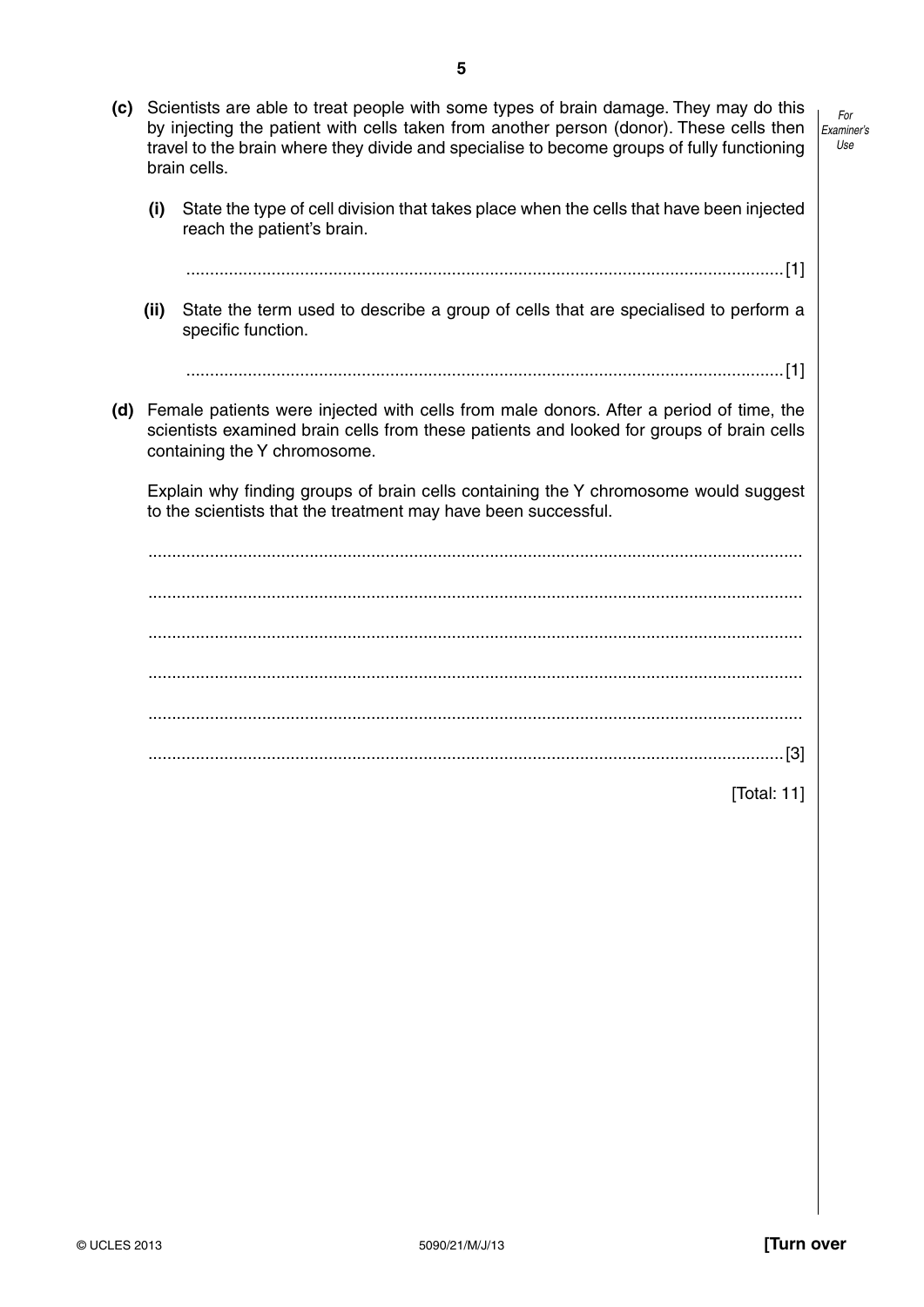(a) Fig. 3.1 shows how pollination takes place in two different species of plant, species P  $\mathbf 3$ and species Q.

| plant 1<br>plant 2                                                                                                                                         |       |
|------------------------------------------------------------------------------------------------------------------------------------------------------------|-------|
| species P<br>species Q                                                                                                                                     |       |
| <b>Key</b><br>$\rightarrow$ path of pollen                                                                                                                 |       |
| Fig. 3.1                                                                                                                                                   |       |
| (i)<br>Using the information in Fig. 3.1, suggest and explain how each of these species of<br>plant is pollinated.                                         |       |
| species P                                                                                                                                                  |       |
|                                                                                                                                                            |       |
|                                                                                                                                                            |       |
| species Q                                                                                                                                                  |       |
|                                                                                                                                                            |       |
|                                                                                                                                                            | $[4]$ |
| Suggest two ways in which a flower from a plant of species Q in Fig. 3.1 may be<br>(ii)<br>adapted to increase the likelihood of pollination taking place. |       |
|                                                                                                                                                            |       |
|                                                                                                                                                            | $[2]$ |
| (b) State why species Q shows more variation in its phenotype than species P.                                                                              |       |
|                                                                                                                                                            |       |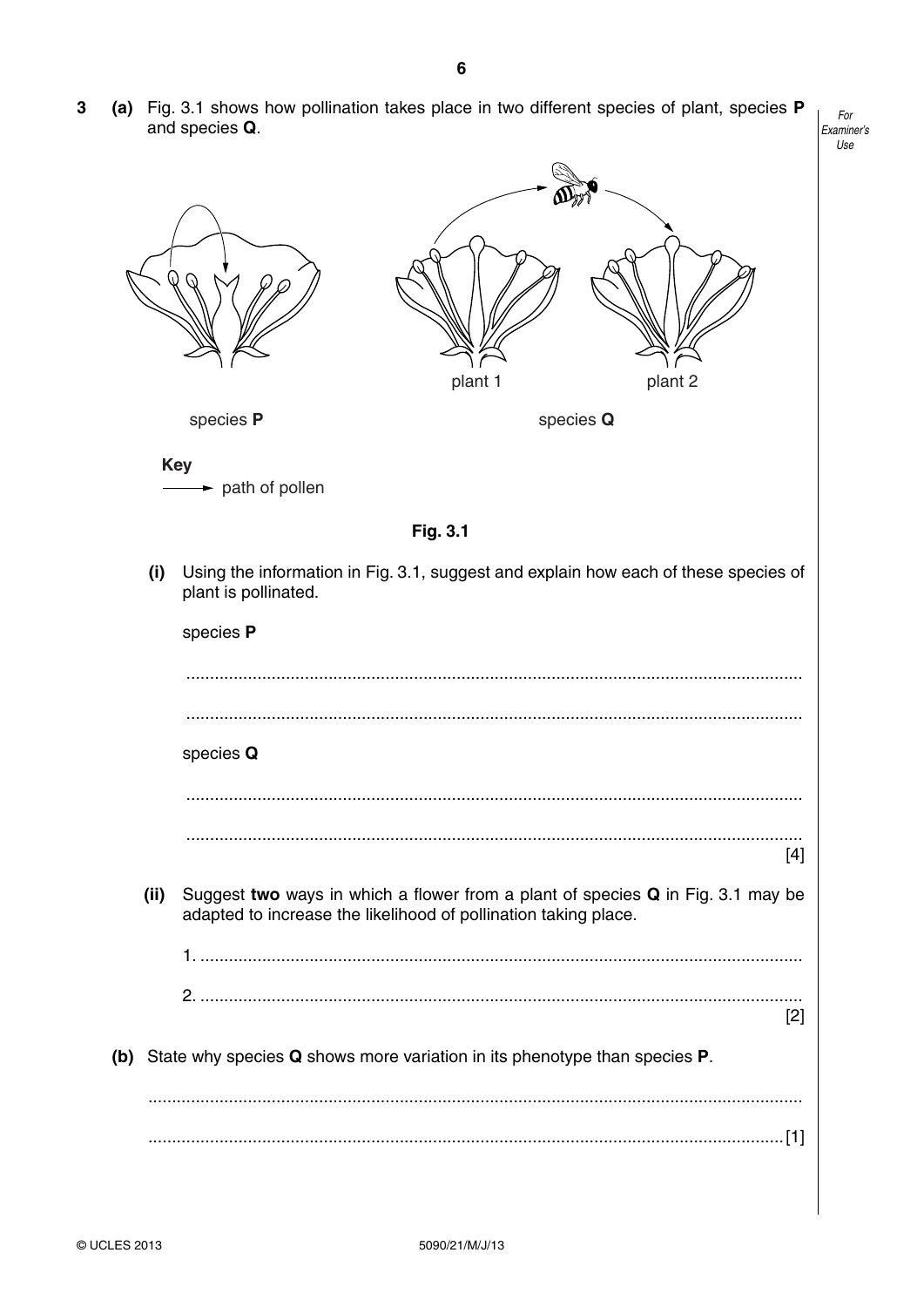(c) Describe the events that take place in a flower after pollination until fertilisation has taken place. Examiner's [Total: 10]

For

Use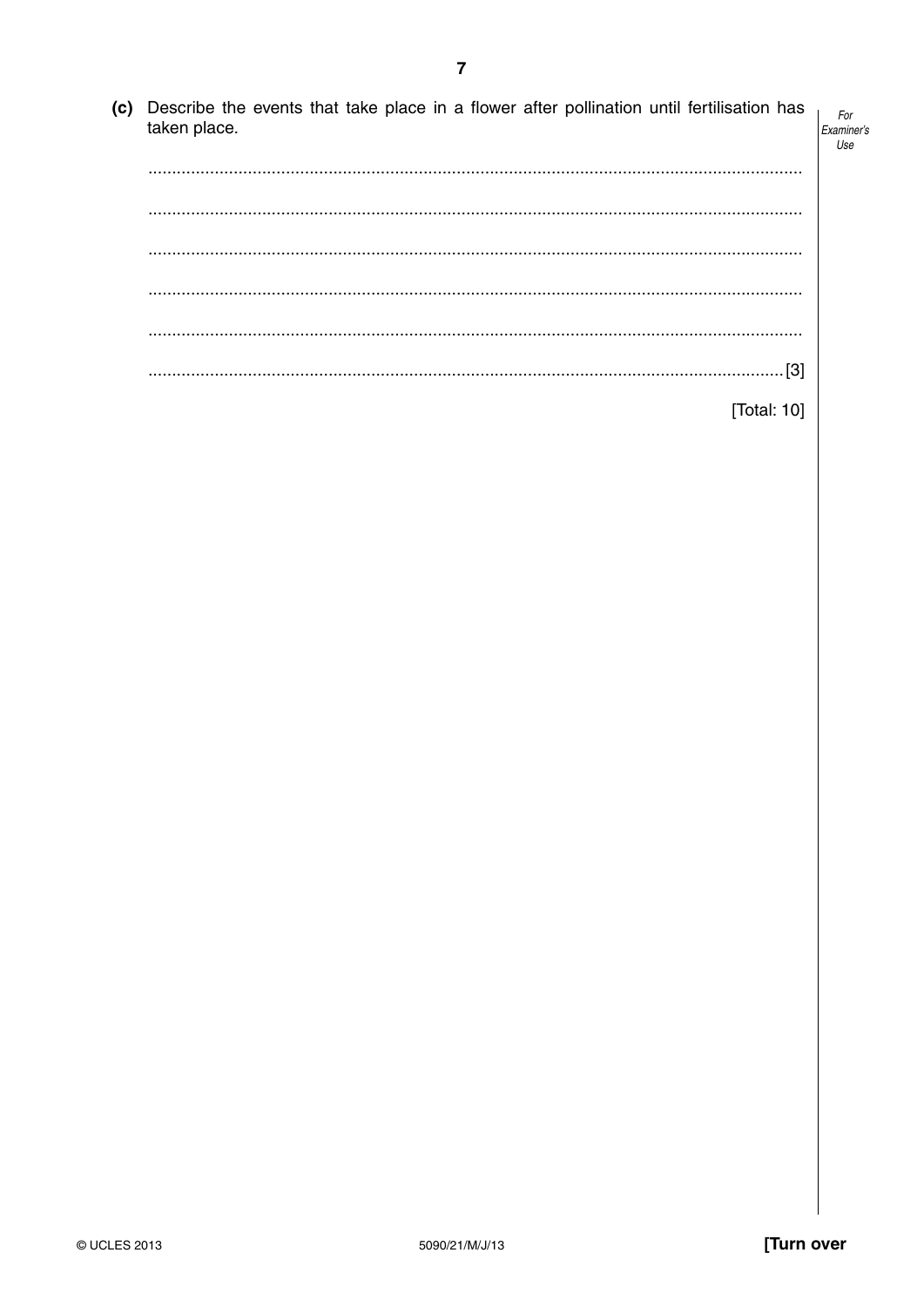4 Fig. 4.1 shows the effect of increasing light intensity on photosynthesis in two different species of plants, species C and species D.

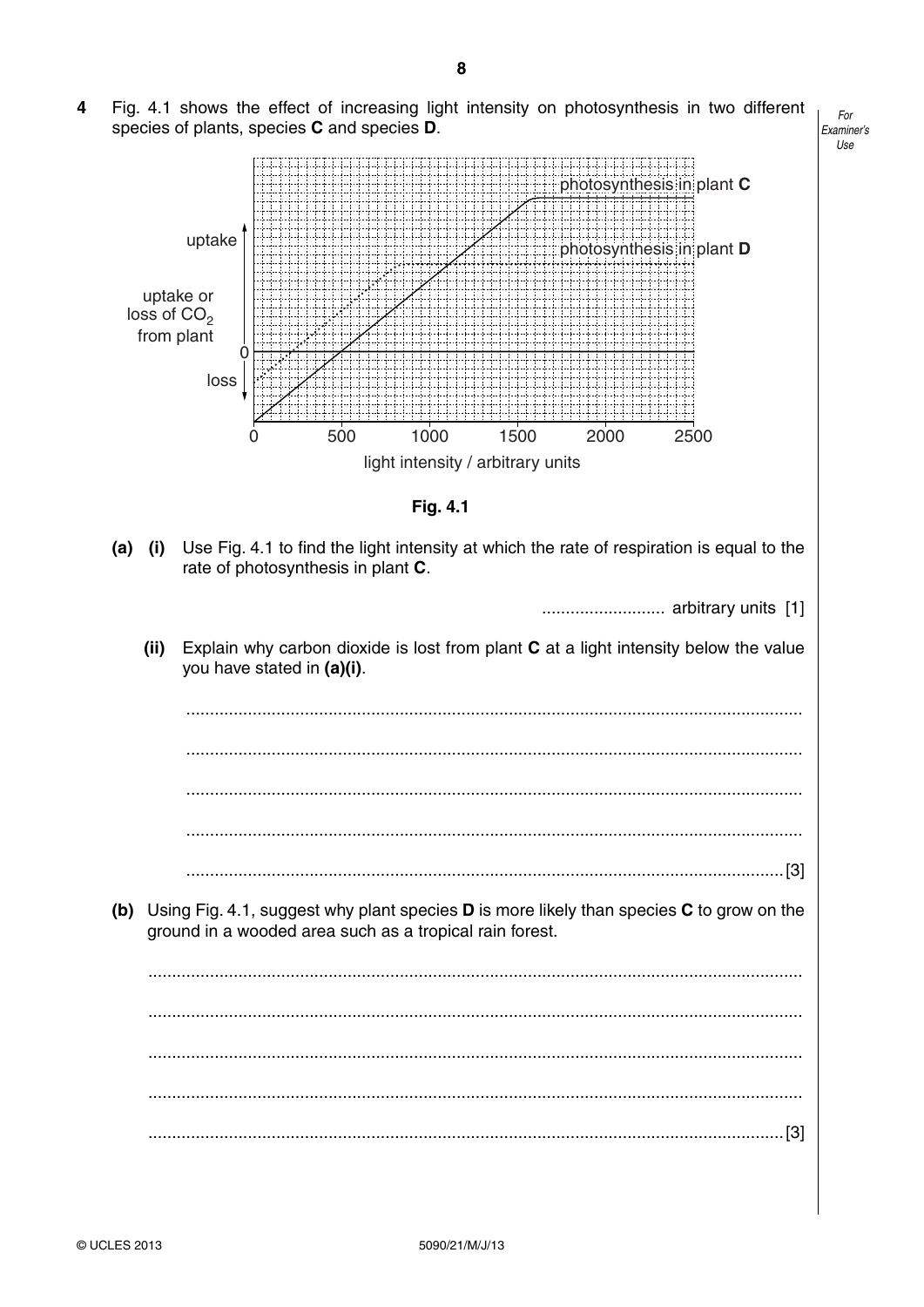(c) When leaves fall from plants, they are decomposed to return nutrients to the soil. For Examiner's Use Suggest why the rate of decomposition will be particularly high in a tropical rain forest. [Total: 10]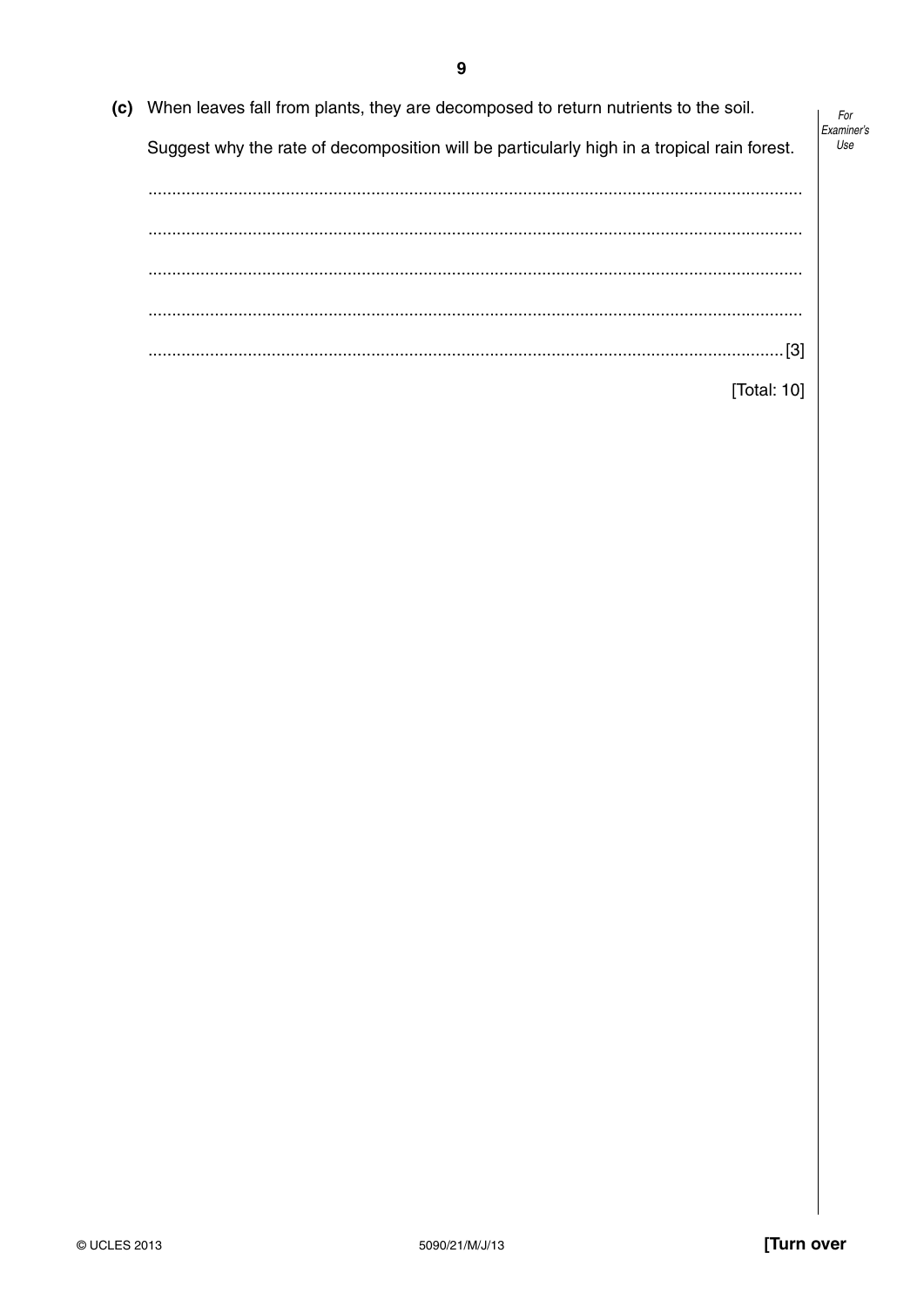| 5 | (a) Define the term gene.                                                                                                                            | For |
|---|------------------------------------------------------------------------------------------------------------------------------------------------------|-----|
|   |                                                                                                                                                      | Use |
|   |                                                                                                                                                      |     |
|   | [2]                                                                                                                                                  |     |
|   | (b) A gene mutation occurs when part of the DNA on a single chromosome is changed.<br>State two factors that may increase the rate of gene mutation. |     |
|   |                                                                                                                                                      |     |
|   |                                                                                                                                                      |     |
|   | ົດ                                                                                                                                                   |     |

 $10$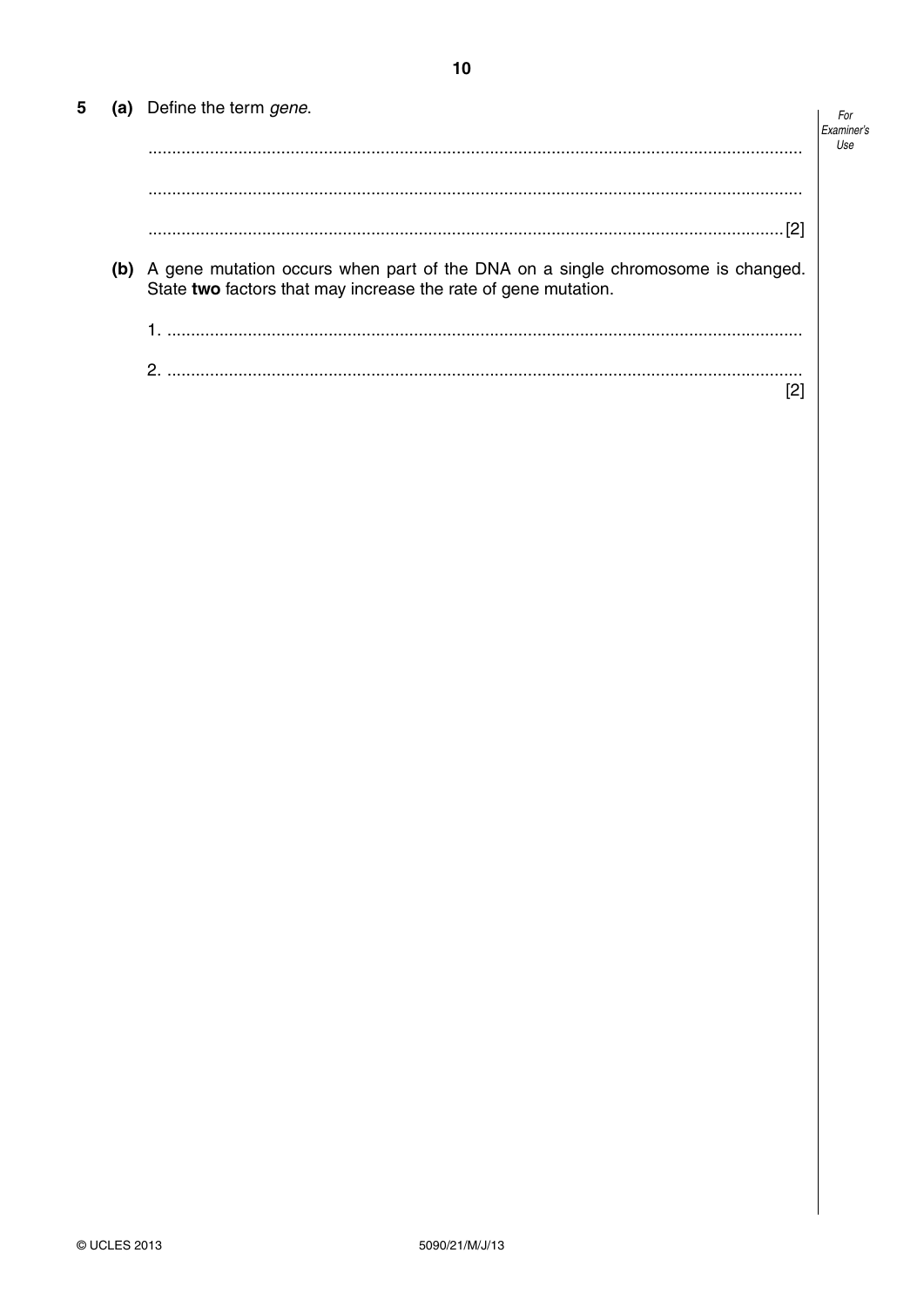*Examiner's*  **(c)** Sickle cell anaemia is caused by a gene mutation. Fig. 5.1 shows red blood cells from a healthy person and from a person with sickle cell anaemia.





Fig. 5.2 shows the flow of red blood cells through a blood vessel in a healthy person and in a person with sickle cell anaemia.





**Fig. 5.2**

Use information from Fig. 5.1 and Fig. 5.2 to suggest why the transport of oxygen to tissues is reduced in a person with sickle cell anaemia.

 .......................................................................................................................................... .......................................................................................................................................... .......................................................................................................................................... .......................................................................................................................................... .......................................................................................................................................... .......................................................................................................................................... .......................................................................................................................................... ......................................................................................................................................[4] [Total: 8] *For*

*Use*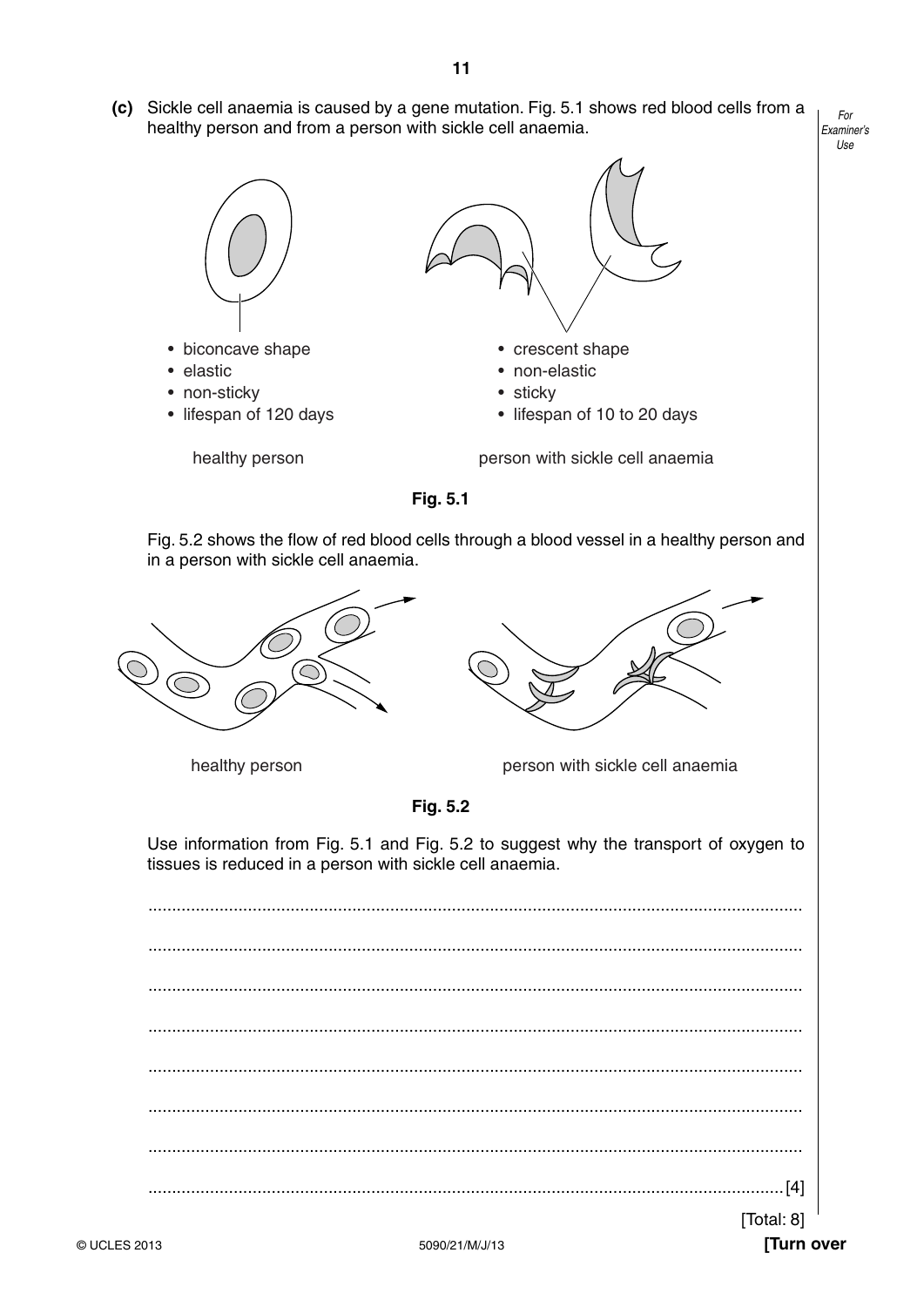## **Section B**

Answer both questions in this section.

Write your answers in the spaces provided.

- 6 (a) The menstrual cycle is controlled by several hormones including FSH and progesterone. Use vour knowledge of the role of these hormones in the menstrual cycle to suggest explanations for each of the following.
	- $(i)$ FSH is given during fertility treatment to women who experience problems becoming pregnant.

Progesterone is a component of the contraceptive pill.

 $(ii)$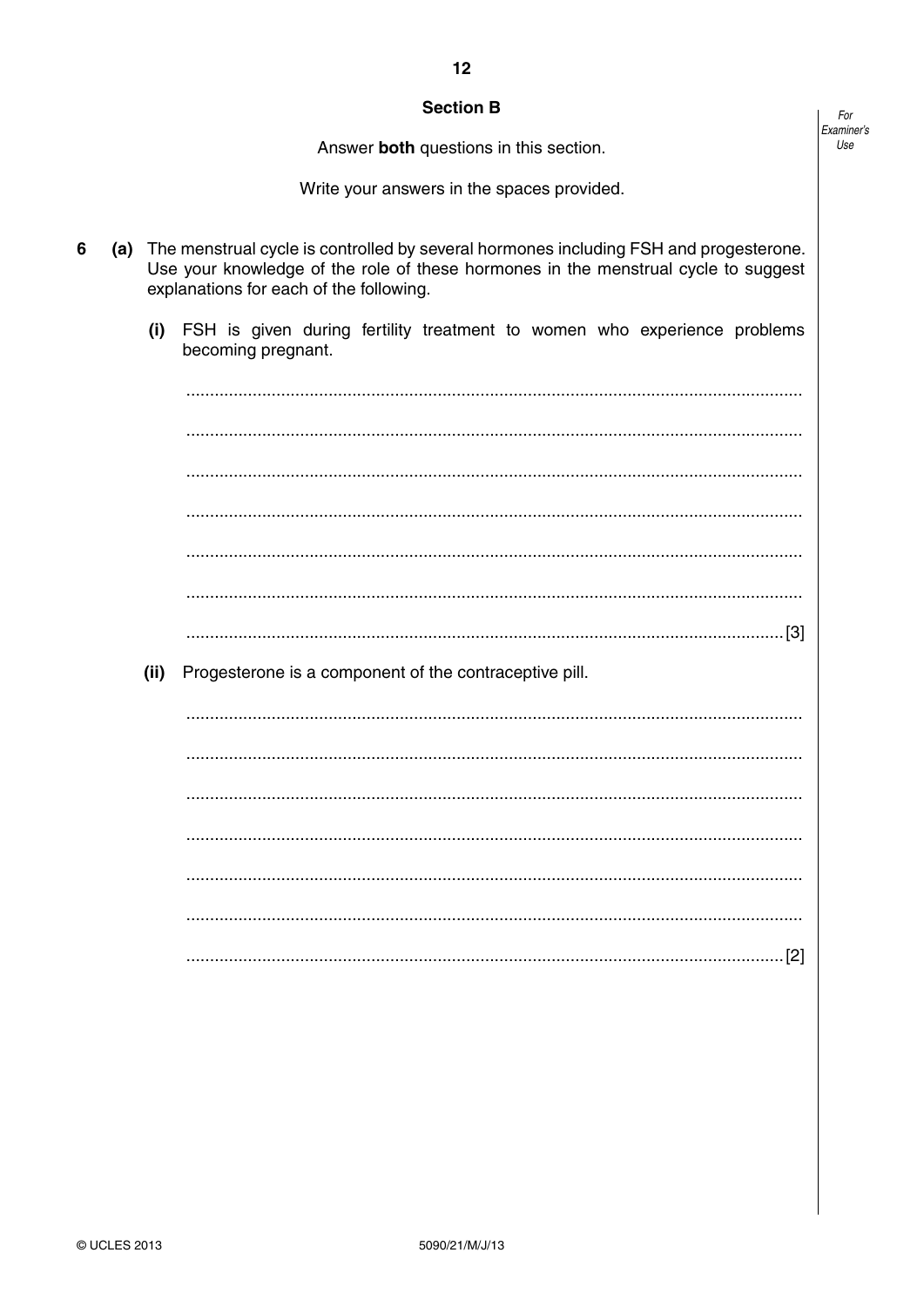(b) With reference to named substances, describe the functions of the placenta and the umbilical cord. 

 $13$ 

| [Total: 10] |
|-------------|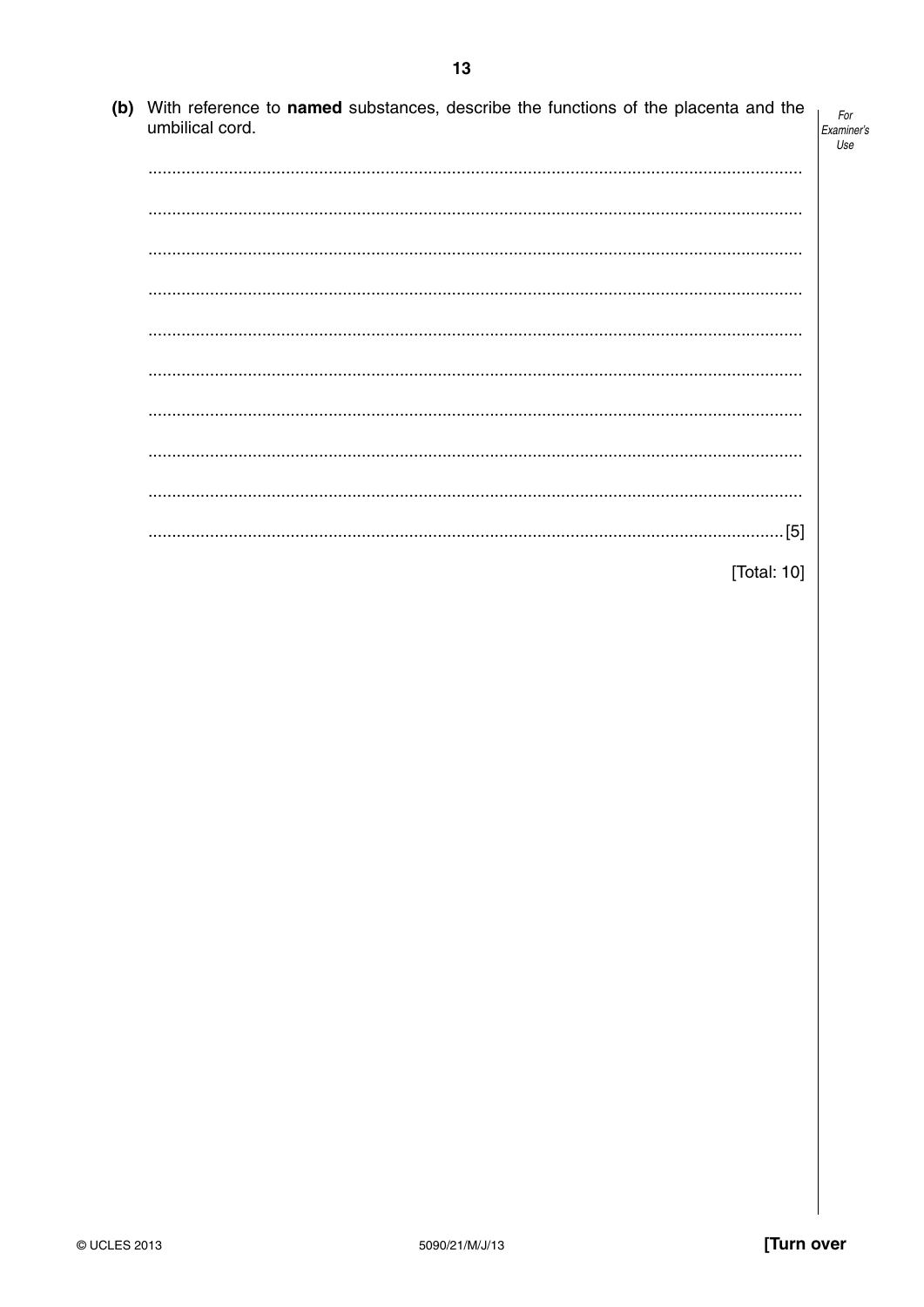| $\overline{\mathbf{7}}$ | (a) Outline factors, other than alcohol, that may increase a person's risk of developing<br>coronary heart disease. | For<br>Examiner's<br>Use |
|-------------------------|---------------------------------------------------------------------------------------------------------------------|--------------------------|
|                         |                                                                                                                     |                          |
|                         |                                                                                                                     |                          |
|                         |                                                                                                                     |                          |
|                         |                                                                                                                     |                          |
|                         |                                                                                                                     |                          |
|                         |                                                                                                                     |                          |
|                         |                                                                                                                     |                          |
|                         |                                                                                                                     |                          |
|                         | (b) Describe the effects of excessive consumption of alcohol on the individual and society<br>as a whole.           |                          |
|                         |                                                                                                                     |                          |
|                         |                                                                                                                     |                          |
|                         |                                                                                                                     |                          |
|                         |                                                                                                                     |                          |
|                         |                                                                                                                     |                          |
|                         |                                                                                                                     |                          |
|                         |                                                                                                                     |                          |
|                         |                                                                                                                     |                          |
|                         |                                                                                                                     |                          |
|                         |                                                                                                                     |                          |
|                         |                                                                                                                     |                          |
|                         | [6]                                                                                                                 |                          |
|                         | [Total: 10]                                                                                                         |                          |

 $14$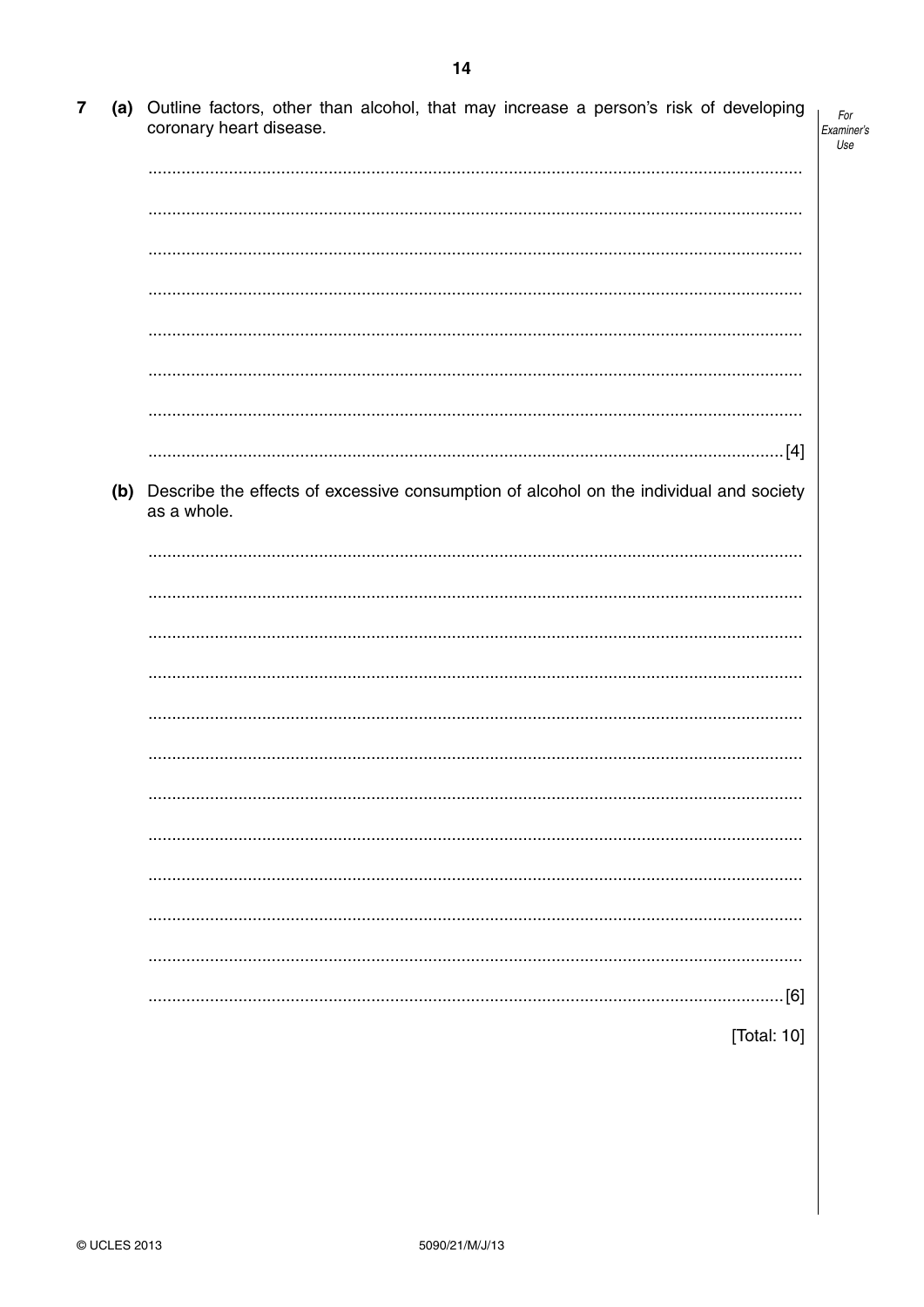|   | <b>Section C</b> |                                                                             | For               |
|---|------------------|-----------------------------------------------------------------------------|-------------------|
|   |                  | Answer either question 8 or question 9.                                     | Examiner's<br>Use |
|   |                  | Write your answers in the spaces provided.                                  |                   |
| 8 |                  | (a) Describe the function of the hepatic portal vein.                       |                   |
|   |                  |                                                                             |                   |
|   |                  |                                                                             |                   |
|   |                  |                                                                             |                   |
|   |                  |                                                                             |                   |
|   |                  |                                                                             |                   |
|   |                  |                                                                             |                   |
|   |                  | (b) With reference to named molecules, describe the functions of the liver. |                   |
|   |                  |                                                                             |                   |
|   |                  |                                                                             |                   |
|   |                  |                                                                             |                   |
|   |                  |                                                                             |                   |
|   |                  |                                                                             |                   |
|   |                  |                                                                             |                   |
|   |                  |                                                                             |                   |
|   |                  |                                                                             |                   |
|   |                  |                                                                             |                   |
|   |                  |                                                                             |                   |
|   |                  |                                                                             |                   |
|   |                  |                                                                             |                   |
|   |                  |                                                                             |                   |
|   |                  | $\dots[6]$                                                                  |                   |
|   |                  | [Total: 10]                                                                 |                   |